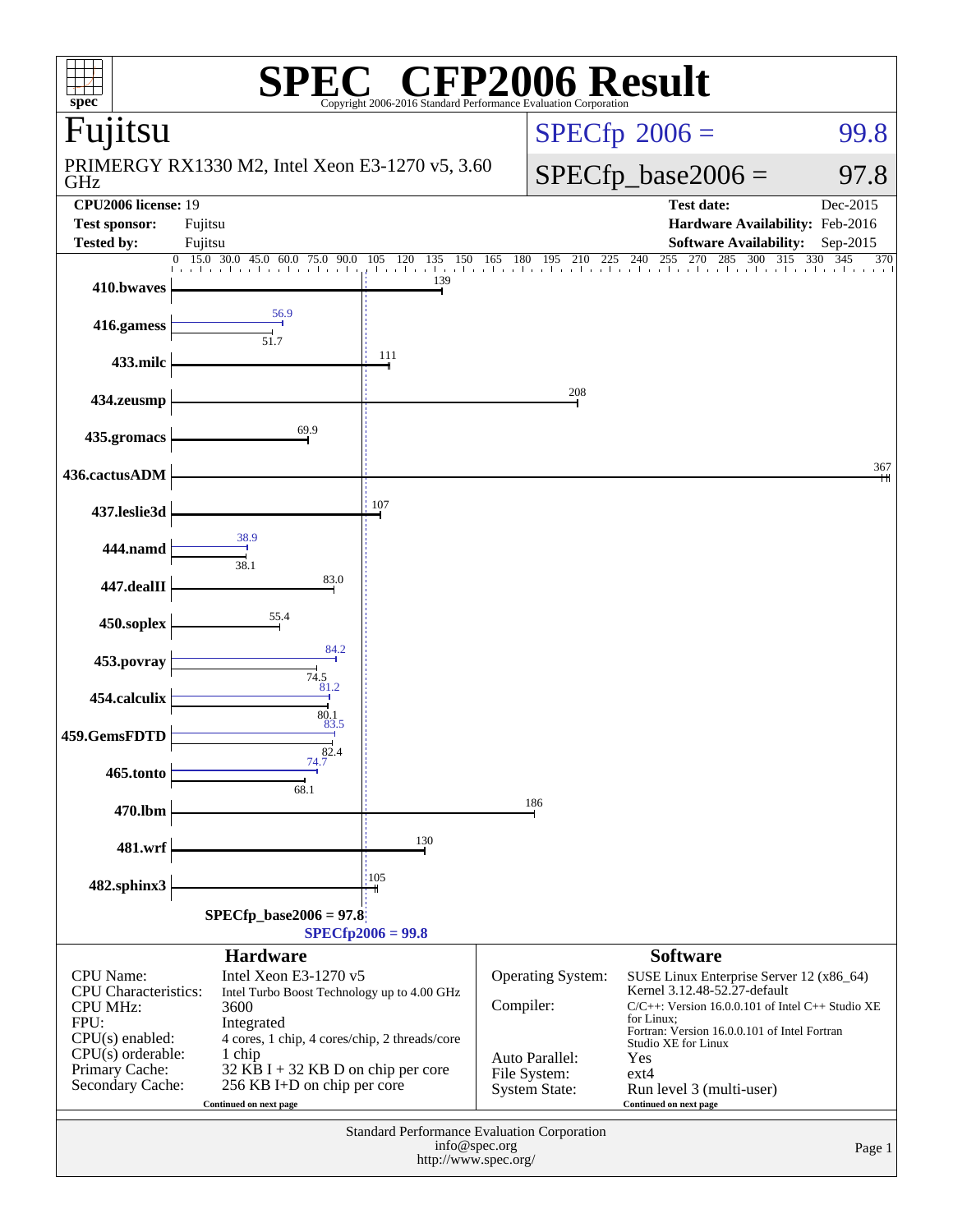

### Fujitsu

GHz PRIMERGY RX1330 M2, Intel Xeon E3-1270 v5, 3.60

### **[CPU2006 license:](http://www.spec.org/auto/cpu2006/Docs/result-fields.html#CPU2006license)** 19 **[Test date:](http://www.spec.org/auto/cpu2006/Docs/result-fields.html#Testdate)** Dec-2015

[Other Cache:](http://www.spec.org/auto/cpu2006/Docs/result-fields.html#OtherCache)

[Other Hardware:](http://www.spec.org/auto/cpu2006/Docs/result-fields.html#OtherHardware) None

[L3 Cache:](http://www.spec.org/auto/cpu2006/Docs/result-fields.html#L3Cache) 8 MB I+D on chip per chip<br>Other Cache: None [Memory:](http://www.spec.org/auto/cpu2006/Docs/result-fields.html#Memory) 64 GB (4 x 16 GB 2Rx8 PC4-2133P-E) [Disk Subsystem:](http://www.spec.org/auto/cpu2006/Docs/result-fields.html#DiskSubsystem) 1 x SATA, 500 GB, 7200 RPM

| <b>Test sponsor:</b> | Fuiitsu                            | <b>Hardware Availability: Feb-2016</b> |                               |          |
|----------------------|------------------------------------|----------------------------------------|-------------------------------|----------|
| <b>Tested by:</b>    | Fuiitsu                            |                                        | <b>Software Availability:</b> | Sep-2015 |
| L3 Cache:            | 8 MB I+D on chip per chip          | <b>Base Pointers:</b>                  | 64-bit                        |          |
| Other Cache:         | None                               | Peak Pointers:                         | $32/64$ -bit                  |          |
| Memory:              | 64 GB (4 x 16 GB 2Rx8 PC4-2133P-E) | Other Software:                        | None                          |          |

 $SPECTp2006 =$  99.8

 $SPECfp\_base2006 = 97.8$ 

| <b>Results Table</b> |                                                                                                          |              |                |       |                |       |                |              |                |              |                |              |
|----------------------|----------------------------------------------------------------------------------------------------------|--------------|----------------|-------|----------------|-------|----------------|--------------|----------------|--------------|----------------|--------------|
|                      | <b>Base</b>                                                                                              |              |                |       |                |       | <b>Peak</b>    |              |                |              |                |              |
| <b>Benchmark</b>     | <b>Seconds</b>                                                                                           | <b>Ratio</b> | <b>Seconds</b> | Ratio | <b>Seconds</b> | Ratio | <b>Seconds</b> | <b>Ratio</b> | <b>Seconds</b> | <b>Ratio</b> | <b>Seconds</b> | <b>Ratio</b> |
| $410$ .bwayes        | 98.1                                                                                                     | 139          | 97.9           | 139   | 97.9           | 139   | 98.1           | 139          | 97.9           | 139          | 97.9           | <u>139</u>   |
| 416.gamess           | 379                                                                                                      | 51.6         | 379            | 51.7  | 378            | 51.8  | 344            | 56.9         | 344            | 56.9         | 344            | 56.8         |
| $433$ .milc          | 81.9                                                                                                     | 112          | 82.6           | 111   | 82.7           | 111   | 81.9           | 112          | 82.6           | 111          | 82.7           | 111          |
| $ 434$ . zeusmp      | 43.7                                                                                                     | 208          | 43.7           | 208   | 43.7           | 208   | 43.7           | 208          | 43.7           | 208          | 43.7           | 208          |
| $435.$ gromacs       | 102                                                                                                      | 69.9         | 102            | 70.0  | 102            | 69.9  | 102            | 69.9         | 102            | 70.0         | <b>102</b>     | 69.9         |
| 436.cactusADM        | 32.6                                                                                                     | 367          | 32.8           | 364   | 32.4           | 368   | 32.6           | 367          | 32.8           | 364          | 32.4           | 368          |
| 437.leslie3d         | 87.7                                                                                                     | 107          | 87.9           | 107   | 87.6           | 107   | 87.7           | 107          | 87.9           | 107          | 87.6           | 107          |
| 444.namd             | 211                                                                                                      | 38.1         | 211            | 38.0  | 211            | 38.1  | 206            | 38.9         | 207            | 38.7         | 206            | 38.9         |
| 447.dealII           | 138                                                                                                      | 83.0         | 138            | 83.1  | 138            | 83.0  | 138            | 83.0         | 138            | 83.1         | 138            | <b>83.0</b>  |
| $450$ .soplex        | 151                                                                                                      | 55.4         | 150            | 55.5  | 151            | 55.4  | 151            | 55.4         | 150            | 55.5         | 151            | 55.4         |
| $453$ .povray        | 71.7                                                                                                     | 74.2         | 71.5           | 74.5  | 71.4           | 74.5  | 63.2           | 84.2         | 63.3           | 84.1         | 62.9           | 84.5         |
| $ 454$ .calculix     | 103                                                                                                      | 80.1         | 103            | 80.1  | 103            | 80.0  | 102            | 81.2         | 102            | 80.6         | <b>102</b>     | 81.2         |
| 459.GemsFDTD         | 129                                                                                                      | 82.3         | 129            | 82.4  | 129            | 82.4  | 127            | 83.5         | 127            | 83.5         | <u>127</u>     | 83.5         |
| $465$ .tonto         | 144                                                                                                      | 68.1         | 145            | 67.9  | 144            | 68.4  | 131            | 74.8         | 132            | 74.6         | 132            | 74.7         |
| 470.1bm              | 73.9                                                                                                     | 186          | 73.9           | 186   | 73.9           | 186   | <u>73.9</u>    | 186          | 73.9           | 186          | 73.9           | 186          |
| 481.wrf              | 86.1                                                                                                     | 130          | 86.2           | 130   | 85.9           | 130   | 86.1           | 130          | 86.2           | 130          | 85.9           | 130          |
| 482.sphinx3          | 185                                                                                                      | 105          | 185            | 105   | 187            | 104   | 185            | 105          | 185            | 105          | 187            | 104          |
|                      | Results appear in the order in which they were run. Bold underlined text indicates a median measurement. |              |                |       |                |       |                |              |                |              |                |              |

#### **[Operating System Notes](http://www.spec.org/auto/cpu2006/Docs/result-fields.html#OperatingSystemNotes)**

Stack size set to unlimited using "ulimit -s unlimited"

### **[Platform Notes](http://www.spec.org/auto/cpu2006/Docs/result-fields.html#PlatformNotes)**

 BIOS configuration: Sysinfo program /home/SPECcpu2006/config/sysinfo.rev6914 \$Rev: 6914 \$ \$Date:: 2014-06-25 #\$ e3fbb8667b5a285932ceab81e28219e1 running on RX1330M2 Fri Dec 11 17:50:59 2015

 This section contains SUT (System Under Test) info as seen by some common utilities. To remove or add to this section, see: <http://www.spec.org/cpu2006/Docs/config.html#sysinfo>

From /proc/cpuinfo

Continued on next page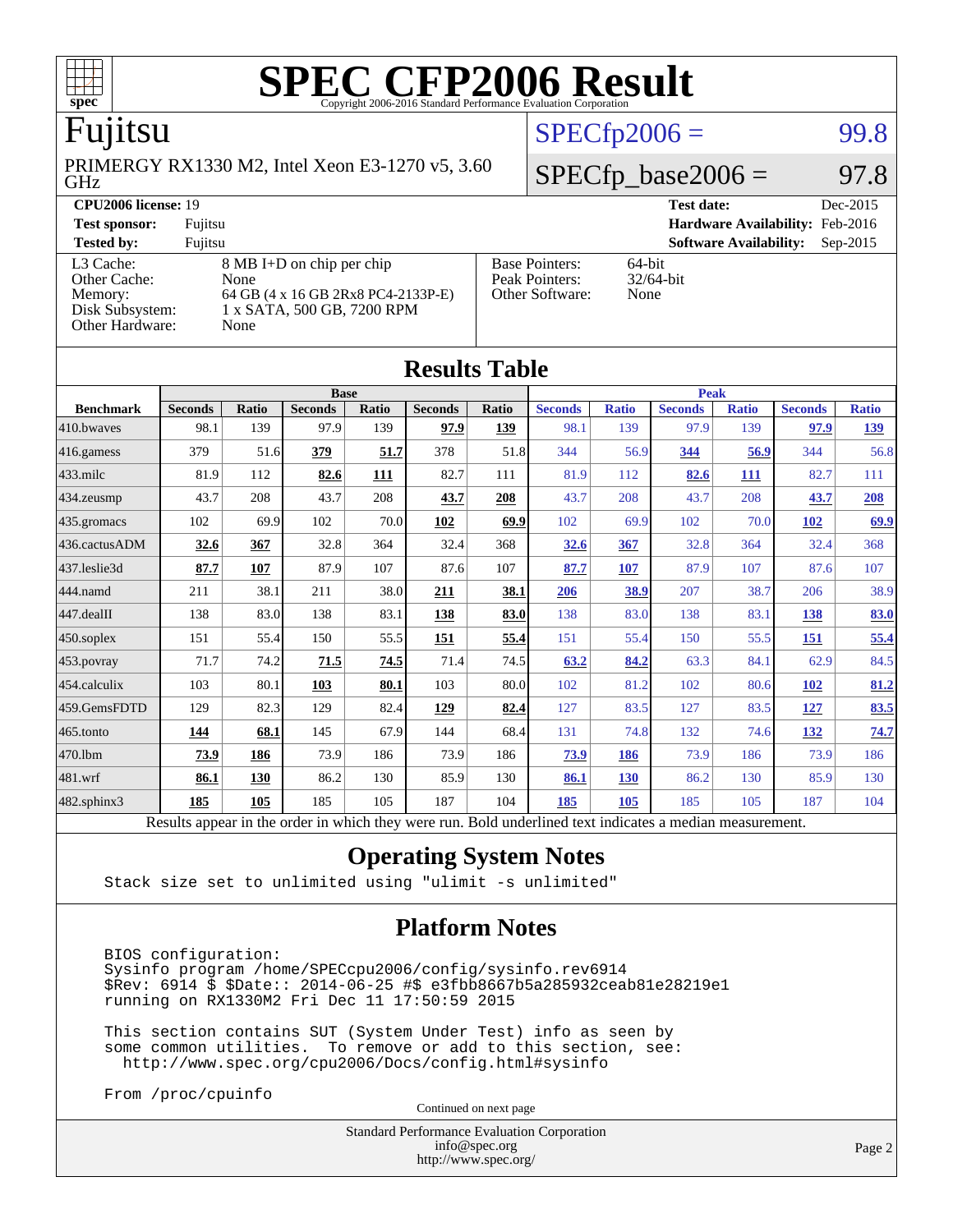

 $SPECTp2006 =$  99.8

Fujitsu

GHz PRIMERGY RX1330 M2, Intel Xeon E3-1270 v5, 3.60  $SPECTp\_base2006 = 97.8$ 

**[CPU2006 license:](http://www.spec.org/auto/cpu2006/Docs/result-fields.html#CPU2006license)** 19 **[Test date:](http://www.spec.org/auto/cpu2006/Docs/result-fields.html#Testdate)** Dec-2015 **[Test sponsor:](http://www.spec.org/auto/cpu2006/Docs/result-fields.html#Testsponsor)** Fujitsu **[Hardware Availability:](http://www.spec.org/auto/cpu2006/Docs/result-fields.html#HardwareAvailability)** Feb-2016 **[Tested by:](http://www.spec.org/auto/cpu2006/Docs/result-fields.html#Testedby)** Fujitsu **Fugital Example 2015 [Software Availability:](http://www.spec.org/auto/cpu2006/Docs/result-fields.html#SoftwareAvailability)** Sep-2015

#### **[Platform Notes \(Continued\)](http://www.spec.org/auto/cpu2006/Docs/result-fields.html#PlatformNotes)**

Standard Performance Evaluation Corporation [info@spec.org](mailto:info@spec.org) model name : Intel(R) Xeon(R) CPU E3-1270 v5 @ 3.60GHz 1 "physical id"s (chips) 8 "processors" cores, siblings (Caution: counting these is hw and system dependent. The following excerpts from /proc/cpuinfo might not be reliable. Use with caution.) cpu cores : 4 siblings : 8 physical 0: cores 0 1 2 3 cache size : 8192 KB From /proc/meminfo MemTotal: 65905164 kB HugePages\_Total: 0<br>Hugepagesize: 2048 kB Hugepagesize: /usr/bin/lsb\_release -d SUSE Linux Enterprise Server 12 From /etc/\*release\* /etc/\*version\* SuSE-release: SUSE Linux Enterprise Server 12 (x86\_64)  $VFRSTON = 12$  PATCHLEVEL = 0 # This file is deprecated and will be removed in a future service pack or release. # Please check /etc/os-release for details about this release. os-release: NAME="SLES" VERSION="12" VERSION\_ID="12" PRETTY\_NAME="SUSE Linux Enterprise Server 12" ID="sles" ANSI\_COLOR="0;32" CPE\_NAME="cpe:/o:suse:sles:12" uname -a: Linux RX1330M2 3.12.48-52.27-default #1 SMP Mon Oct 5 10:08:10 UTC 2015 (314f0e3) x86\_64 x86\_64 x86\_64 GNU/Linux run-level 5 Dec 11 13:44 SPEC is set to: /home/SPECcpu2006<br>Filesystem Type Size Use Type Size Used Avail Use% Mounted on /dev/sda4 xfs 889G 18G 872G 2% /home Additional information from dmidecode: Warning: Use caution when you interpret this section. The 'dmidecode' program reads system data which is "intended to allow hardware to be accurately determined", but the intent may not be met, as there are frequent changes to hardware, firmware, and the "DMTF SMBIOS" standard. Continued on next page

<http://www.spec.org/>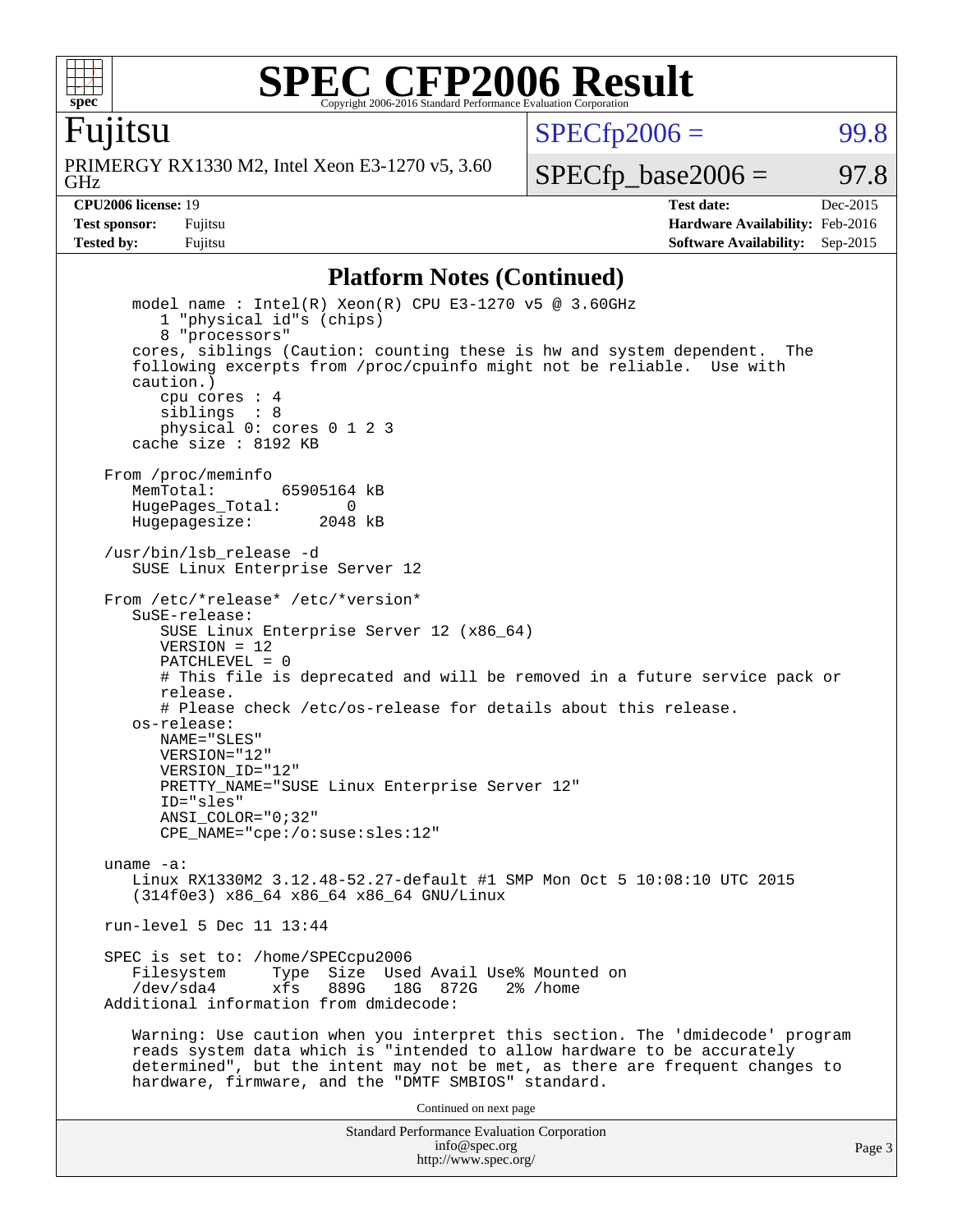

### Fujitsu

GHz PRIMERGY RX1330 M2, Intel Xeon E3-1270 v5, 3.60  $SPECTp2006 =$  99.8

 $SPECTp\_base2006 = 97.8$ 

**[CPU2006 license:](http://www.spec.org/auto/cpu2006/Docs/result-fields.html#CPU2006license)** 19 **[Test date:](http://www.spec.org/auto/cpu2006/Docs/result-fields.html#Testdate)** Dec-2015 **[Test sponsor:](http://www.spec.org/auto/cpu2006/Docs/result-fields.html#Testsponsor)** Fujitsu **[Hardware Availability:](http://www.spec.org/auto/cpu2006/Docs/result-fields.html#HardwareAvailability)** Feb-2016 **[Tested by:](http://www.spec.org/auto/cpu2006/Docs/result-fields.html#Testedby)** Fujitsu **[Software Availability:](http://www.spec.org/auto/cpu2006/Docs/result-fields.html#SoftwareAvailability)** Sep-2015

#### **[Platform Notes \(Continued\)](http://www.spec.org/auto/cpu2006/Docs/result-fields.html#PlatformNotes)**

 BIOS FUJITSU // American Megatrends Inc. V5.0.0.11 R1.4.0 for D3375-A1x 11/18/2015 Memory: 4x Samsung M391A2K43BB1-CPB 16 GB 2 rank 2133 MHz

(End of data from sysinfo program)

#### **[General Notes](http://www.spec.org/auto/cpu2006/Docs/result-fields.html#GeneralNotes)**

Environment variables set by runspec before the start of the run: KMP\_AFFINITY = "granularity=fine,compact,1,0" LD\_LIBRARY\_PATH = "/home/SPECcpu2006/libs/32:/home/SPECcpu2006/libs/64:/home/SPECcpu2006/sh" OMP NUM THREADS = "4"

 Binaries compiled on a system with 1x Intel Core i5-4670K CPU + 32GB memory using RedHat EL 7.1 Transparent Huge Pages enabled with: echo always > /sys/kernel/mm/transparent\_hugepage/enabled

For information about Fujitsu please visit: <http://www.fujitsu.com>

### **[Base Compiler Invocation](http://www.spec.org/auto/cpu2006/Docs/result-fields.html#BaseCompilerInvocation)**

[C benchmarks](http://www.spec.org/auto/cpu2006/Docs/result-fields.html#Cbenchmarks):  $\frac{1}{2}$ cc  $-\text{m64}$ 

[C++ benchmarks:](http://www.spec.org/auto/cpu2006/Docs/result-fields.html#CXXbenchmarks) [icpc -m64](http://www.spec.org/cpu2006/results/res2016q1/cpu2006-20160111-38667.flags.html#user_CXXbase_intel_icpc_64bit_bedb90c1146cab66620883ef4f41a67e)

[Fortran benchmarks](http://www.spec.org/auto/cpu2006/Docs/result-fields.html#Fortranbenchmarks): [ifort -m64](http://www.spec.org/cpu2006/results/res2016q1/cpu2006-20160111-38667.flags.html#user_FCbase_intel_ifort_64bit_ee9d0fb25645d0210d97eb0527dcc06e)

[Benchmarks using both Fortran and C](http://www.spec.org/auto/cpu2006/Docs/result-fields.html#BenchmarksusingbothFortranandC): [icc -m64](http://www.spec.org/cpu2006/results/res2016q1/cpu2006-20160111-38667.flags.html#user_CC_FCbase_intel_icc_64bit_0b7121f5ab7cfabee23d88897260401c) [ifort -m64](http://www.spec.org/cpu2006/results/res2016q1/cpu2006-20160111-38667.flags.html#user_CC_FCbase_intel_ifort_64bit_ee9d0fb25645d0210d97eb0527dcc06e)

### **[Base Portability Flags](http://www.spec.org/auto/cpu2006/Docs/result-fields.html#BasePortabilityFlags)**

 410.bwaves: [-DSPEC\\_CPU\\_LP64](http://www.spec.org/cpu2006/results/res2016q1/cpu2006-20160111-38667.flags.html#suite_basePORTABILITY410_bwaves_DSPEC_CPU_LP64) 416.gamess: [-DSPEC\\_CPU\\_LP64](http://www.spec.org/cpu2006/results/res2016q1/cpu2006-20160111-38667.flags.html#suite_basePORTABILITY416_gamess_DSPEC_CPU_LP64) 433.milc: [-DSPEC\\_CPU\\_LP64](http://www.spec.org/cpu2006/results/res2016q1/cpu2006-20160111-38667.flags.html#suite_basePORTABILITY433_milc_DSPEC_CPU_LP64) 434.zeusmp: [-DSPEC\\_CPU\\_LP64](http://www.spec.org/cpu2006/results/res2016q1/cpu2006-20160111-38667.flags.html#suite_basePORTABILITY434_zeusmp_DSPEC_CPU_LP64) 435.gromacs: [-DSPEC\\_CPU\\_LP64](http://www.spec.org/cpu2006/results/res2016q1/cpu2006-20160111-38667.flags.html#suite_basePORTABILITY435_gromacs_DSPEC_CPU_LP64) [-nofor\\_main](http://www.spec.org/cpu2006/results/res2016q1/cpu2006-20160111-38667.flags.html#user_baseLDPORTABILITY435_gromacs_f-nofor_main) 436.cactusADM: [-DSPEC\\_CPU\\_LP64](http://www.spec.org/cpu2006/results/res2016q1/cpu2006-20160111-38667.flags.html#suite_basePORTABILITY436_cactusADM_DSPEC_CPU_LP64) [-nofor\\_main](http://www.spec.org/cpu2006/results/res2016q1/cpu2006-20160111-38667.flags.html#user_baseLDPORTABILITY436_cactusADM_f-nofor_main) 437.leslie3d: [-DSPEC\\_CPU\\_LP64](http://www.spec.org/cpu2006/results/res2016q1/cpu2006-20160111-38667.flags.html#suite_basePORTABILITY437_leslie3d_DSPEC_CPU_LP64) 444.namd: [-DSPEC\\_CPU\\_LP64](http://www.spec.org/cpu2006/results/res2016q1/cpu2006-20160111-38667.flags.html#suite_basePORTABILITY444_namd_DSPEC_CPU_LP64) 447.dealII: [-DSPEC\\_CPU\\_LP64](http://www.spec.org/cpu2006/results/res2016q1/cpu2006-20160111-38667.flags.html#suite_basePORTABILITY447_dealII_DSPEC_CPU_LP64)

Continued on next page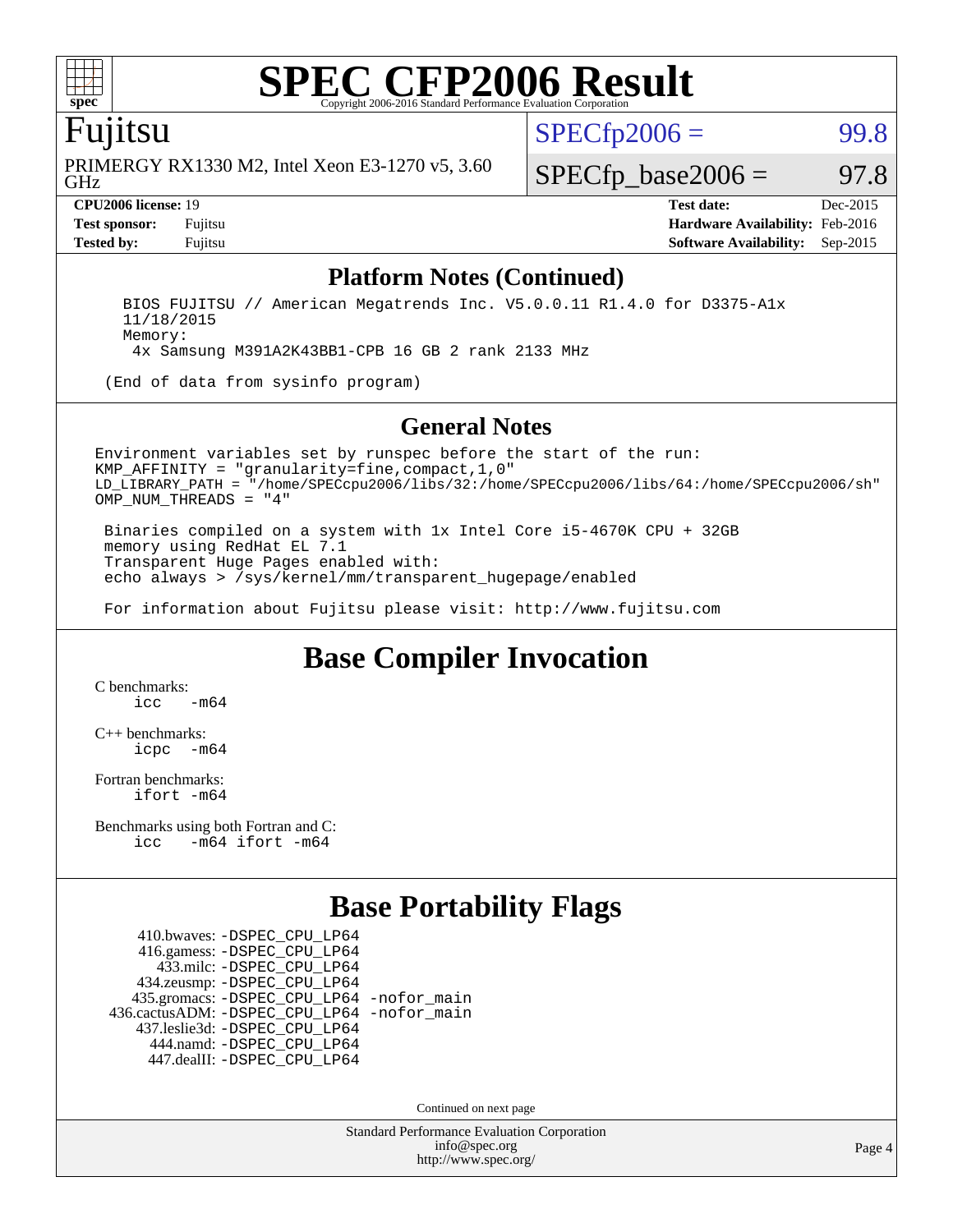

### Fujitsu

GHz PRIMERGY RX1330 M2, Intel Xeon E3-1270 v5, 3.60  $SPECTp2006 =$  99.8

 $SPECTp\_base2006 = 97.8$ 

**[CPU2006 license:](http://www.spec.org/auto/cpu2006/Docs/result-fields.html#CPU2006license)** 19 **[Test date:](http://www.spec.org/auto/cpu2006/Docs/result-fields.html#Testdate)** Dec-2015 **[Test sponsor:](http://www.spec.org/auto/cpu2006/Docs/result-fields.html#Testsponsor)** Fujitsu **[Hardware Availability:](http://www.spec.org/auto/cpu2006/Docs/result-fields.html#HardwareAvailability)** Feb-2016 **[Tested by:](http://www.spec.org/auto/cpu2006/Docs/result-fields.html#Testedby)** Fujitsu **[Software Availability:](http://www.spec.org/auto/cpu2006/Docs/result-fields.html#SoftwareAvailability)** Sep-2015

### **[Base Portability Flags \(Continued\)](http://www.spec.org/auto/cpu2006/Docs/result-fields.html#BasePortabilityFlags)**

 450.soplex: [-DSPEC\\_CPU\\_LP64](http://www.spec.org/cpu2006/results/res2016q1/cpu2006-20160111-38667.flags.html#suite_basePORTABILITY450_soplex_DSPEC_CPU_LP64) 453.povray: [-DSPEC\\_CPU\\_LP64](http://www.spec.org/cpu2006/results/res2016q1/cpu2006-20160111-38667.flags.html#suite_basePORTABILITY453_povray_DSPEC_CPU_LP64) 454.calculix: [-DSPEC\\_CPU\\_LP64](http://www.spec.org/cpu2006/results/res2016q1/cpu2006-20160111-38667.flags.html#suite_basePORTABILITY454_calculix_DSPEC_CPU_LP64) [-nofor\\_main](http://www.spec.org/cpu2006/results/res2016q1/cpu2006-20160111-38667.flags.html#user_baseLDPORTABILITY454_calculix_f-nofor_main) 459.GemsFDTD: [-DSPEC\\_CPU\\_LP64](http://www.spec.org/cpu2006/results/res2016q1/cpu2006-20160111-38667.flags.html#suite_basePORTABILITY459_GemsFDTD_DSPEC_CPU_LP64) 465.tonto: [-DSPEC\\_CPU\\_LP64](http://www.spec.org/cpu2006/results/res2016q1/cpu2006-20160111-38667.flags.html#suite_basePORTABILITY465_tonto_DSPEC_CPU_LP64) 470.lbm: [-DSPEC\\_CPU\\_LP64](http://www.spec.org/cpu2006/results/res2016q1/cpu2006-20160111-38667.flags.html#suite_basePORTABILITY470_lbm_DSPEC_CPU_LP64) 482.sphinx3: [-DSPEC\\_CPU\\_LP64](http://www.spec.org/cpu2006/results/res2016q1/cpu2006-20160111-38667.flags.html#suite_basePORTABILITY482_sphinx3_DSPEC_CPU_LP64)

481.wrf: [-DSPEC\\_CPU\\_LP64](http://www.spec.org/cpu2006/results/res2016q1/cpu2006-20160111-38667.flags.html#suite_basePORTABILITY481_wrf_DSPEC_CPU_LP64) [-DSPEC\\_CPU\\_CASE\\_FLAG](http://www.spec.org/cpu2006/results/res2016q1/cpu2006-20160111-38667.flags.html#b481.wrf_baseCPORTABILITY_DSPEC_CPU_CASE_FLAG) [-DSPEC\\_CPU\\_LINUX](http://www.spec.org/cpu2006/results/res2016q1/cpu2006-20160111-38667.flags.html#b481.wrf_baseCPORTABILITY_DSPEC_CPU_LINUX)

### **[Base Optimization Flags](http://www.spec.org/auto/cpu2006/Docs/result-fields.html#BaseOptimizationFlags)**

[C benchmarks](http://www.spec.org/auto/cpu2006/Docs/result-fields.html#Cbenchmarks):

[-xCORE-AVX2](http://www.spec.org/cpu2006/results/res2016q1/cpu2006-20160111-38667.flags.html#user_CCbase_f-xAVX2_5f5fc0cbe2c9f62c816d3e45806c70d7) [-ipo](http://www.spec.org/cpu2006/results/res2016q1/cpu2006-20160111-38667.flags.html#user_CCbase_f-ipo) [-O3](http://www.spec.org/cpu2006/results/res2016q1/cpu2006-20160111-38667.flags.html#user_CCbase_f-O3) [-no-prec-div](http://www.spec.org/cpu2006/results/res2016q1/cpu2006-20160111-38667.flags.html#user_CCbase_f-no-prec-div) [-parallel](http://www.spec.org/cpu2006/results/res2016q1/cpu2006-20160111-38667.flags.html#user_CCbase_f-parallel) [-opt-prefetch](http://www.spec.org/cpu2006/results/res2016q1/cpu2006-20160111-38667.flags.html#user_CCbase_f-opt-prefetch) [-ansi-alias](http://www.spec.org/cpu2006/results/res2016q1/cpu2006-20160111-38667.flags.html#user_CCbase_f-ansi-alias) [C++ benchmarks:](http://www.spec.org/auto/cpu2006/Docs/result-fields.html#CXXbenchmarks)

[-xCORE-AVX2](http://www.spec.org/cpu2006/results/res2016q1/cpu2006-20160111-38667.flags.html#user_CXXbase_f-xAVX2_5f5fc0cbe2c9f62c816d3e45806c70d7) [-ipo](http://www.spec.org/cpu2006/results/res2016q1/cpu2006-20160111-38667.flags.html#user_CXXbase_f-ipo) [-O3](http://www.spec.org/cpu2006/results/res2016q1/cpu2006-20160111-38667.flags.html#user_CXXbase_f-O3) [-no-prec-div](http://www.spec.org/cpu2006/results/res2016q1/cpu2006-20160111-38667.flags.html#user_CXXbase_f-no-prec-div) [-opt-prefetch](http://www.spec.org/cpu2006/results/res2016q1/cpu2006-20160111-38667.flags.html#user_CXXbase_f-opt-prefetch) [-ansi-alias](http://www.spec.org/cpu2006/results/res2016q1/cpu2006-20160111-38667.flags.html#user_CXXbase_f-ansi-alias)

[Fortran benchmarks](http://www.spec.org/auto/cpu2006/Docs/result-fields.html#Fortranbenchmarks): [-xCORE-AVX2](http://www.spec.org/cpu2006/results/res2016q1/cpu2006-20160111-38667.flags.html#user_FCbase_f-xAVX2_5f5fc0cbe2c9f62c816d3e45806c70d7) [-ipo](http://www.spec.org/cpu2006/results/res2016q1/cpu2006-20160111-38667.flags.html#user_FCbase_f-ipo) [-O3](http://www.spec.org/cpu2006/results/res2016q1/cpu2006-20160111-38667.flags.html#user_FCbase_f-O3) [-no-prec-div](http://www.spec.org/cpu2006/results/res2016q1/cpu2006-20160111-38667.flags.html#user_FCbase_f-no-prec-div) [-parallel](http://www.spec.org/cpu2006/results/res2016q1/cpu2006-20160111-38667.flags.html#user_FCbase_f-parallel) [-opt-prefetch](http://www.spec.org/cpu2006/results/res2016q1/cpu2006-20160111-38667.flags.html#user_FCbase_f-opt-prefetch)

[Benchmarks using both Fortran and C](http://www.spec.org/auto/cpu2006/Docs/result-fields.html#BenchmarksusingbothFortranandC): [-xCORE-AVX2](http://www.spec.org/cpu2006/results/res2016q1/cpu2006-20160111-38667.flags.html#user_CC_FCbase_f-xAVX2_5f5fc0cbe2c9f62c816d3e45806c70d7) [-ipo](http://www.spec.org/cpu2006/results/res2016q1/cpu2006-20160111-38667.flags.html#user_CC_FCbase_f-ipo) [-O3](http://www.spec.org/cpu2006/results/res2016q1/cpu2006-20160111-38667.flags.html#user_CC_FCbase_f-O3) [-no-prec-div](http://www.spec.org/cpu2006/results/res2016q1/cpu2006-20160111-38667.flags.html#user_CC_FCbase_f-no-prec-div) [-parallel](http://www.spec.org/cpu2006/results/res2016q1/cpu2006-20160111-38667.flags.html#user_CC_FCbase_f-parallel) [-opt-prefetch](http://www.spec.org/cpu2006/results/res2016q1/cpu2006-20160111-38667.flags.html#user_CC_FCbase_f-opt-prefetch) [-ansi-alias](http://www.spec.org/cpu2006/results/res2016q1/cpu2006-20160111-38667.flags.html#user_CC_FCbase_f-ansi-alias)

### **[Peak Compiler Invocation](http://www.spec.org/auto/cpu2006/Docs/result-fields.html#PeakCompilerInvocation)**

[C benchmarks](http://www.spec.org/auto/cpu2006/Docs/result-fields.html#Cbenchmarks):  $\text{icc}$   $-\text{m64}$ 

[C++ benchmarks:](http://www.spec.org/auto/cpu2006/Docs/result-fields.html#CXXbenchmarks) [icpc -m64](http://www.spec.org/cpu2006/results/res2016q1/cpu2006-20160111-38667.flags.html#user_CXXpeak_intel_icpc_64bit_bedb90c1146cab66620883ef4f41a67e)

[Fortran benchmarks](http://www.spec.org/auto/cpu2006/Docs/result-fields.html#Fortranbenchmarks): [ifort -m64](http://www.spec.org/cpu2006/results/res2016q1/cpu2006-20160111-38667.flags.html#user_FCpeak_intel_ifort_64bit_ee9d0fb25645d0210d97eb0527dcc06e)

[Benchmarks using both Fortran and C](http://www.spec.org/auto/cpu2006/Docs/result-fields.html#BenchmarksusingbothFortranandC): [icc -m64](http://www.spec.org/cpu2006/results/res2016q1/cpu2006-20160111-38667.flags.html#user_CC_FCpeak_intel_icc_64bit_0b7121f5ab7cfabee23d88897260401c) [ifort -m64](http://www.spec.org/cpu2006/results/res2016q1/cpu2006-20160111-38667.flags.html#user_CC_FCpeak_intel_ifort_64bit_ee9d0fb25645d0210d97eb0527dcc06e)

### **[Peak Portability Flags](http://www.spec.org/auto/cpu2006/Docs/result-fields.html#PeakPortabilityFlags)**

Same as Base Portability Flags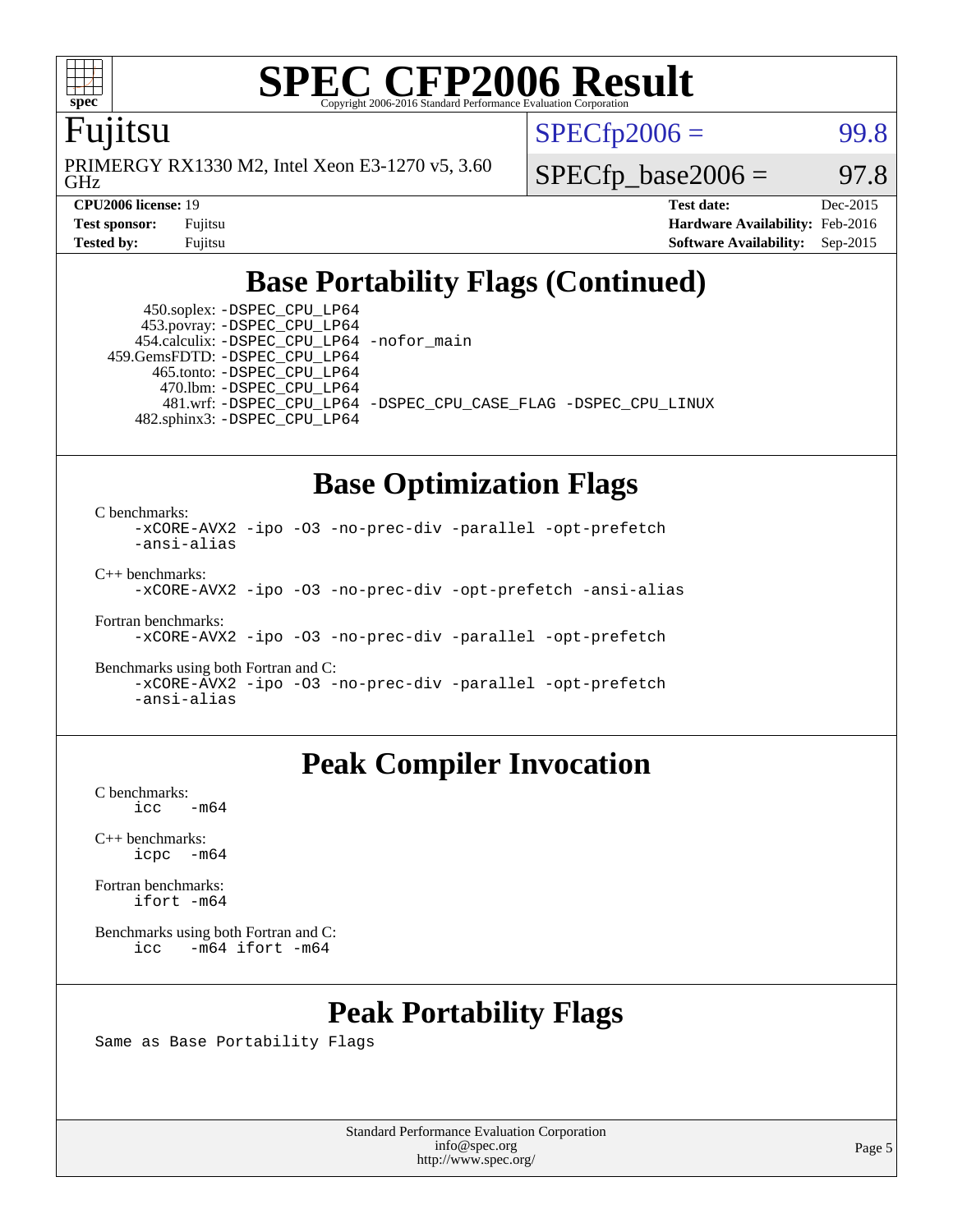

### Fujitsu

GHz PRIMERGY RX1330 M2, Intel Xeon E3-1270 v5, 3.60

 $SPECTp2006 =$  99.8

 $SPECfp\_base2006 = 97.8$ 

**[CPU2006 license:](http://www.spec.org/auto/cpu2006/Docs/result-fields.html#CPU2006license)** 19 **[Test date:](http://www.spec.org/auto/cpu2006/Docs/result-fields.html#Testdate)** Dec-2015 **[Test sponsor:](http://www.spec.org/auto/cpu2006/Docs/result-fields.html#Testsponsor)** Fujitsu **[Hardware Availability:](http://www.spec.org/auto/cpu2006/Docs/result-fields.html#HardwareAvailability)** Feb-2016 **[Tested by:](http://www.spec.org/auto/cpu2006/Docs/result-fields.html#Testedby)** Fujitsu **[Software Availability:](http://www.spec.org/auto/cpu2006/Docs/result-fields.html#SoftwareAvailability)** Sep-2015

## **[Peak Optimization Flags](http://www.spec.org/auto/cpu2006/Docs/result-fields.html#PeakOptimizationFlags)**

[C benchmarks](http://www.spec.org/auto/cpu2006/Docs/result-fields.html#Cbenchmarks):

433.milc: basepeak = yes

 $470.$ lbm: basepeak = yes

 $482$ .sphinx3: basepeak = yes

[C++ benchmarks:](http://www.spec.org/auto/cpu2006/Docs/result-fields.html#CXXbenchmarks)

 444.namd: [-xCORE-AVX2](http://www.spec.org/cpu2006/results/res2016q1/cpu2006-20160111-38667.flags.html#user_peakPASS2_CXXFLAGSPASS2_LDFLAGS444_namd_f-xAVX2_5f5fc0cbe2c9f62c816d3e45806c70d7)(pass 2) [-prof-gen:threadsafe](http://www.spec.org/cpu2006/results/res2016q1/cpu2006-20160111-38667.flags.html#user_peakPASS1_CXXFLAGSPASS1_LDFLAGS444_namd_prof_gen_21a26eb79f378b550acd7bec9fe4467a)(pass 1) [-ipo](http://www.spec.org/cpu2006/results/res2016q1/cpu2006-20160111-38667.flags.html#user_peakPASS2_CXXFLAGSPASS2_LDFLAGS444_namd_f-ipo)(pass 2) [-O3](http://www.spec.org/cpu2006/results/res2016q1/cpu2006-20160111-38667.flags.html#user_peakPASS2_CXXFLAGSPASS2_LDFLAGS444_namd_f-O3)(pass 2) [-no-prec-div](http://www.spec.org/cpu2006/results/res2016q1/cpu2006-20160111-38667.flags.html#user_peakPASS2_CXXFLAGSPASS2_LDFLAGS444_namd_f-no-prec-div)(pass 2) [-par-num-threads=1](http://www.spec.org/cpu2006/results/res2016q1/cpu2006-20160111-38667.flags.html#user_peakPASS1_CXXFLAGSPASS1_LDFLAGS444_namd_par_num_threads_786a6ff141b4e9e90432e998842df6c2)(pass 1) [-prof-use](http://www.spec.org/cpu2006/results/res2016q1/cpu2006-20160111-38667.flags.html#user_peakPASS2_CXXFLAGSPASS2_LDFLAGS444_namd_prof_use_bccf7792157ff70d64e32fe3e1250b55)(pass 2) [-fno-alias](http://www.spec.org/cpu2006/results/res2016q1/cpu2006-20160111-38667.flags.html#user_peakCXXOPTIMIZEOPTIMIZE444_namd_f-no-alias_694e77f6c5a51e658e82ccff53a9e63a) [-auto-ilp32](http://www.spec.org/cpu2006/results/res2016q1/cpu2006-20160111-38667.flags.html#user_peakCXXOPTIMIZE444_namd_f-auto-ilp32)

447.dealII: basepeak = yes

450.soplex: basepeak = yes

```
 453.povray: -xCORE-AVX2(pass 2) -prof-gen:threadsafe(pass 1)
-ipo(pass 2) -O3(pass 2) -no-prec-div(pass 2)
-par-num-threads=1(pass 1) -prof-use(pass 2) -unroll4
-ansi-alias
```
[Fortran benchmarks](http://www.spec.org/auto/cpu2006/Docs/result-fields.html#Fortranbenchmarks):

 $410.bwaves: basepeak = yes$  416.gamess: [-xCORE-AVX2](http://www.spec.org/cpu2006/results/res2016q1/cpu2006-20160111-38667.flags.html#user_peakPASS2_FFLAGSPASS2_LDFLAGS416_gamess_f-xAVX2_5f5fc0cbe2c9f62c816d3e45806c70d7)(pass 2) [-prof-gen:threadsafe](http://www.spec.org/cpu2006/results/res2016q1/cpu2006-20160111-38667.flags.html#user_peakPASS1_FFLAGSPASS1_LDFLAGS416_gamess_prof_gen_21a26eb79f378b550acd7bec9fe4467a)(pass 1)  $-i\text{po}(pass 2) -\text{O3}(pass 2)$  [-no-prec-div](http://www.spec.org/cpu2006/results/res2016q1/cpu2006-20160111-38667.flags.html#user_peakPASS2_FFLAGSPASS2_LDFLAGS416_gamess_f-no-prec-div)(pass 2) [-par-num-threads=1](http://www.spec.org/cpu2006/results/res2016q1/cpu2006-20160111-38667.flags.html#user_peakPASS1_FFLAGSPASS1_LDFLAGS416_gamess_par_num_threads_786a6ff141b4e9e90432e998842df6c2)(pass 1) [-prof-use](http://www.spec.org/cpu2006/results/res2016q1/cpu2006-20160111-38667.flags.html#user_peakPASS2_FFLAGSPASS2_LDFLAGS416_gamess_prof_use_bccf7792157ff70d64e32fe3e1250b55)(pass 2) [-unroll2](http://www.spec.org/cpu2006/results/res2016q1/cpu2006-20160111-38667.flags.html#user_peakOPTIMIZE416_gamess_f-unroll_784dae83bebfb236979b41d2422d7ec2) [-inline-level=0](http://www.spec.org/cpu2006/results/res2016q1/cpu2006-20160111-38667.flags.html#user_peakOPTIMIZE416_gamess_f-inline-level_318d07a09274ad25e8d15dbfaa68ba50) [-scalar-rep-](http://www.spec.org/cpu2006/results/res2016q1/cpu2006-20160111-38667.flags.html#user_peakOPTIMIZE416_gamess_f-disablescalarrep_abbcad04450fb118e4809c81d83c8a1d)

434.zeusmp: basepeak = yes

437.leslie3d: basepeak = yes

 459.GemsFDTD: [-xCORE-AVX2](http://www.spec.org/cpu2006/results/res2016q1/cpu2006-20160111-38667.flags.html#user_peakPASS2_FFLAGSPASS2_LDFLAGS459_GemsFDTD_f-xAVX2_5f5fc0cbe2c9f62c816d3e45806c70d7)(pass 2) [-prof-gen:threadsafe](http://www.spec.org/cpu2006/results/res2016q1/cpu2006-20160111-38667.flags.html#user_peakPASS1_FFLAGSPASS1_LDFLAGS459_GemsFDTD_prof_gen_21a26eb79f378b550acd7bec9fe4467a)(pass 1)  $-i\text{po}(pass 2) -03(pass 2) -no-prec-div(pass 2)$  $-i\text{po}(pass 2) -03(pass 2) -no-prec-div(pass 2)$  $-i\text{po}(pass 2) -03(pass 2) -no-prec-div(pass 2)$ [-par-num-threads=1](http://www.spec.org/cpu2006/results/res2016q1/cpu2006-20160111-38667.flags.html#user_peakPASS1_FFLAGSPASS1_LDFLAGS459_GemsFDTD_par_num_threads_786a6ff141b4e9e90432e998842df6c2)(pass 1) [-prof-use](http://www.spec.org/cpu2006/results/res2016q1/cpu2006-20160111-38667.flags.html#user_peakPASS2_FFLAGSPASS2_LDFLAGS459_GemsFDTD_prof_use_bccf7792157ff70d64e32fe3e1250b55)(pass 2) [-unroll2](http://www.spec.org/cpu2006/results/res2016q1/cpu2006-20160111-38667.flags.html#user_peakOPTIMIZE459_GemsFDTD_f-unroll_784dae83bebfb236979b41d2422d7ec2) [-inline-level=0](http://www.spec.org/cpu2006/results/res2016q1/cpu2006-20160111-38667.flags.html#user_peakOPTIMIZE459_GemsFDTD_f-inline-level_318d07a09274ad25e8d15dbfaa68ba50) [-opt-prefetch](http://www.spec.org/cpu2006/results/res2016q1/cpu2006-20160111-38667.flags.html#user_peakOPTIMIZE459_GemsFDTD_f-opt-prefetch) [-parallel](http://www.spec.org/cpu2006/results/res2016q1/cpu2006-20160111-38667.flags.html#user_peakOPTIMIZE459_GemsFDTD_f-parallel)

 465.tonto: [-xCORE-AVX2](http://www.spec.org/cpu2006/results/res2016q1/cpu2006-20160111-38667.flags.html#user_peakPASS2_FFLAGSPASS2_LDFLAGS465_tonto_f-xAVX2_5f5fc0cbe2c9f62c816d3e45806c70d7)(pass 2) [-prof-gen:threadsafe](http://www.spec.org/cpu2006/results/res2016q1/cpu2006-20160111-38667.flags.html#user_peakPASS1_FFLAGSPASS1_LDFLAGS465_tonto_prof_gen_21a26eb79f378b550acd7bec9fe4467a)(pass 1)  $-i\text{po}(pass 2) -\overline{O}3(pass 2)$  [-no-prec-div](http://www.spec.org/cpu2006/results/res2016q1/cpu2006-20160111-38667.flags.html#user_peakPASS2_FFLAGSPASS2_LDFLAGS465_tonto_f-no-prec-div)(pass 2) [-par-num-threads=1](http://www.spec.org/cpu2006/results/res2016q1/cpu2006-20160111-38667.flags.html#user_peakPASS1_FFLAGSPASS1_LDFLAGS465_tonto_par_num_threads_786a6ff141b4e9e90432e998842df6c2)(pass 1) [-prof-use](http://www.spec.org/cpu2006/results/res2016q1/cpu2006-20160111-38667.flags.html#user_peakPASS2_FFLAGSPASS2_LDFLAGS465_tonto_prof_use_bccf7792157ff70d64e32fe3e1250b55)(pass 2) [-inline-calloc](http://www.spec.org/cpu2006/results/res2016q1/cpu2006-20160111-38667.flags.html#user_peakOPTIMIZE465_tonto_f-inline-calloc) [-opt-malloc-options=3](http://www.spec.org/cpu2006/results/res2016q1/cpu2006-20160111-38667.flags.html#user_peakOPTIMIZE465_tonto_f-opt-malloc-options_13ab9b803cf986b4ee62f0a5998c2238) [-auto](http://www.spec.org/cpu2006/results/res2016q1/cpu2006-20160111-38667.flags.html#user_peakOPTIMIZE465_tonto_f-auto) [-unroll4](http://www.spec.org/cpu2006/results/res2016q1/cpu2006-20160111-38667.flags.html#user_peakOPTIMIZE465_tonto_f-unroll_4e5e4ed65b7fd20bdcd365bec371b81f)

[Benchmarks using both Fortran and C](http://www.spec.org/auto/cpu2006/Docs/result-fields.html#BenchmarksusingbothFortranandC):

Continued on next page